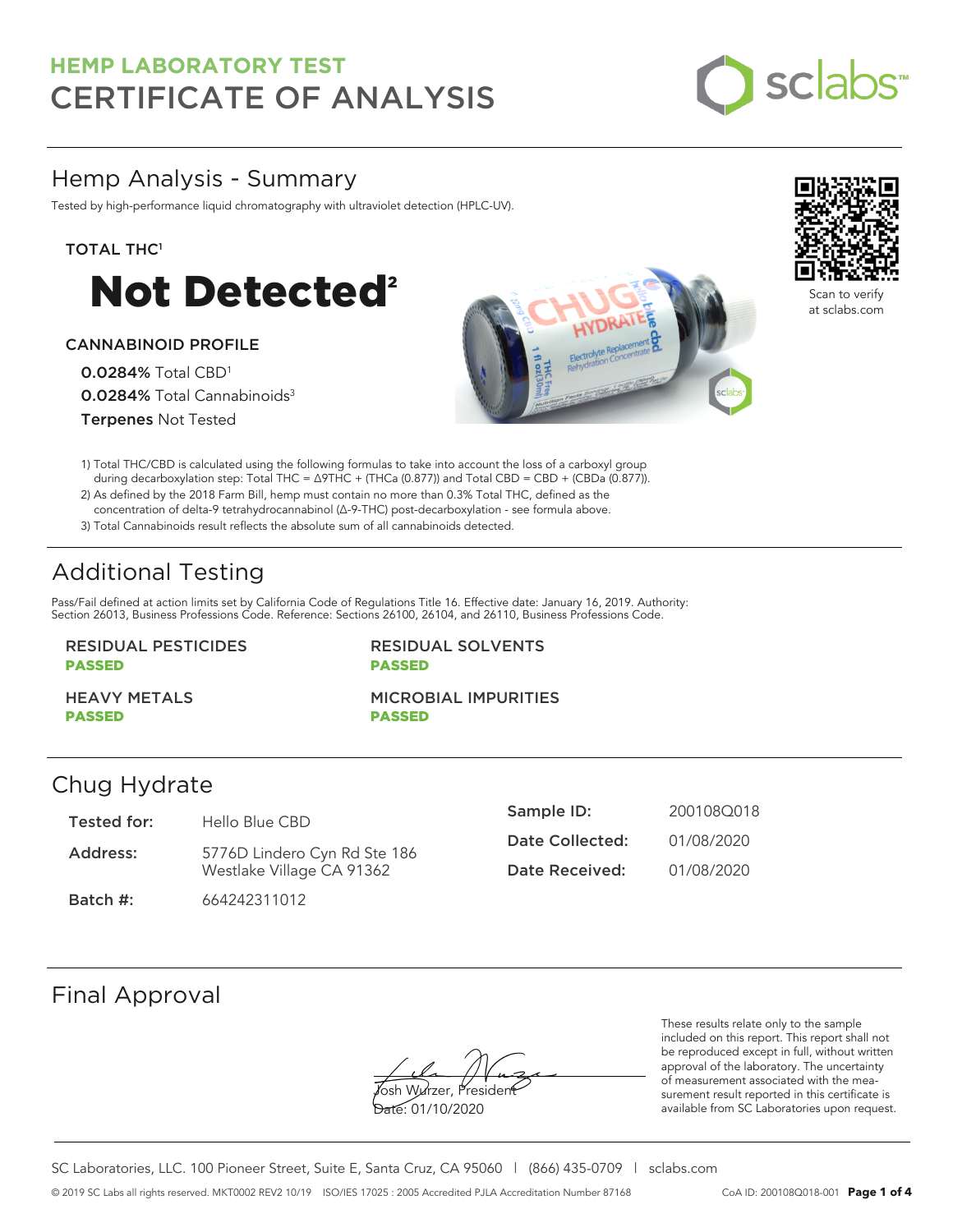

| Sample Name:        | Chug Hydrate          |
|---------------------|-----------------------|
| LIMS Sample ID:     | 200108Q018            |
| Batch #:            | 664242311012          |
| Source Metrc ID(s): |                       |
|                     |                       |
|                     |                       |
| Sample Type:        | Other                 |
| Batch Count:        |                       |
| Sample Count:       |                       |
| Unit Mass:          | 35.691 Grams per Unit |
| Serving Mass:       |                       |
| Density:            | 1.1897 g/mL           |

#### **Moisture Test Results**

Moisture

#### **Cannabinoid Test Results 01/10/2020**

Cannabinoid analysis utilizing High Performance Liquid Chromatography (HPLC, QSP 5-4-4-4)

**Results (%)**

|                                          | mg/g            | %         | $LOD / LOQ$ mg/g |
|------------------------------------------|-----------------|-----------|------------------|
| $\triangle$ 9THC                         | ND              | <b>ND</b> | 0.0009 / 0.003   |
| $\triangle$ 8THC                         | <b>ND</b>       | ND        | 0.0009 / 0.003   |
| <b>THCa</b>                              | <b>ND</b>       | ND.       | 0.0009 / 0.003   |
| <b>THCV</b>                              | ND              | ND        | 0.0004 / 0.001   |
| <b>THCVa</b>                             | <b>ND</b>       | ND        | 0.0013 / 0.004   |
| <b>CBD</b>                               | 0.284           | 0.0284    | 0.0009 / 0.003   |
| CBDa                                     | <b>ND</b>       | <b>ND</b> | 0.0009 / 0.003   |
| <b>CBDV</b>                              | ND              | ΝD        | 0.0004 / 0.001   |
| <b>CBDVa</b>                             | <b>ND</b>       | ΝD        | 0.0003 / 0.001   |
| <b>CBG</b>                               | ND              | ND        | 0.001 / 0.003    |
| CBGa                                     | <b>ND</b>       | ND        | 0.0008 / 0.002   |
| <b>CBL</b>                               | <b>ND</b>       | ND        | 0.0021 / 0.006   |
| <b>CBN</b>                               | <b>ND</b>       | ND        | 0.0009 / 0.003   |
| <b>CBC</b>                               | <b>ND</b>       | <b>ND</b> | 0.0011 / 0.003   |
| <b>CBCa</b>                              | <b>ND</b>       | ND        | 0.0015 / 0.005   |
| <b>Sum of Cannabinoids:</b>              | 0.284           | 0.0284    | 10.136 mg/Unit   |
| Total THC ( $\triangle$ 9THC+0.877*THCa) | ND              | ND.       | <b>ND</b>        |
| Total CBD (CBD+0.877*CBDa)               | 0.284           | 0.0284    | 10.136 mg/Unit   |
|                                          | Action Limit mg |           |                  |
| $\triangle$ 9THC per Unit                |                 |           | ND               |

Δ9THC per Unit Δ9THC per Serving

#### **Batch Photo**



SC Laboratories, LLC 100 Pioneer Street, Suite E Santa Cruz, CA 95060 (866) 435-0709 | sclabs.com

| Date Collected: | 01/08/2020                                                |  |
|-----------------|-----------------------------------------------------------|--|
| Date Received:  | 01/08/2020                                                |  |
| Tested for:     | Hello Blue CBD                                            |  |
| License #:      |                                                           |  |
| Address:        | 5776D Lindero Cyn Rd Ste 186 Westlake<br>Village CA 91362 |  |
| Produced by:    |                                                           |  |
| License #:      |                                                           |  |
| Address:        |                                                           |  |
|                 |                                                           |  |
|                 |                                                           |  |

#### **Terpene Test Results**

#### Terpene analysis utilizing Gas Chromatography - Flame Ionization Detection (GC - FID)

|                           | mg/g                   | % | LOD / LOQ mg/g |
|---------------------------|------------------------|---|----------------|
| 2 Bisabolol               | NT                     |   |                |
| 2 Pinene                  | NT                     |   |                |
| 3 Carene                  | NT                     |   |                |
| Borneol                   | NT                     |   |                |
| 2 Caryophyllene           | NT                     |   |                |
| Geraniol                  | NT                     |   |                |
| 2 Humulene                | NT                     |   |                |
| Terpinolene               | NT                     |   |                |
| Valencene                 | NT                     |   |                |
| Menthol                   | NT                     |   |                |
| Nerolidol                 | $\overline{\text{NT}}$ |   |                |
| Camphene                  | NT                     |   |                |
| Eucalyptol                | NT                     |   |                |
| 2 Cedrene                 | NT                     |   |                |
| Camphor                   | NT                     |   |                |
| (-)-Isopulegol            | NT                     |   |                |
| Sabinene                  | NT                     |   |                |
| 2 Terpinene               | NT                     |   |                |
| <b>7</b> Terpinene        | NT                     |   |                |
| Linalool                  | NT                     |   |                |
| Limonene                  | $\overline{\text{NT}}$ |   |                |
| Myrcene                   | NT                     |   |                |
| Fenchol                   | NT                     |   |                |
| <sup>2</sup> Phellandrene | NT                     |   |                |
| Caryophyllene Oxide       | NT                     |   |                |
| Terpineol                 | NT                     |   |                |
| 2 Pinene                  | NT                     |   |                |
| R-(+)-Pulegone            | NT                     |   |                |
| Geranyl Acetate           | NT                     |   |                |
| Citronellol               | NT                     |   |                |
| p-Cymene                  | NT                     |   |                |
| Ocimene                   | NT                     |   |                |
| Guaiol                    | NT                     |   |                |
| Phytol                    | NT                     |   |                |
| Isoborneol                | NT                     |   |                |
|                           |                        |   |                |

**Total Terpene Concentration:**

#### Sample Certification

California Code of Regulations Title 16 Effect Date January 16, 2019<br>Authority: Section 26013, Business and Professions Code.<br>Reference: Sections 26100, 26104 and 26110, Business and Professions Code.



Josh Wurzer, President Date: 01/10/2020

© 2019 SC Labs all rights reserved. MKT0002 REV2 10/19 ISO/IES 17025 : 2005 Accredited PJLA Accreditation Number 87168 CoA ID: 200108Q018-001 **Page 2 of 4**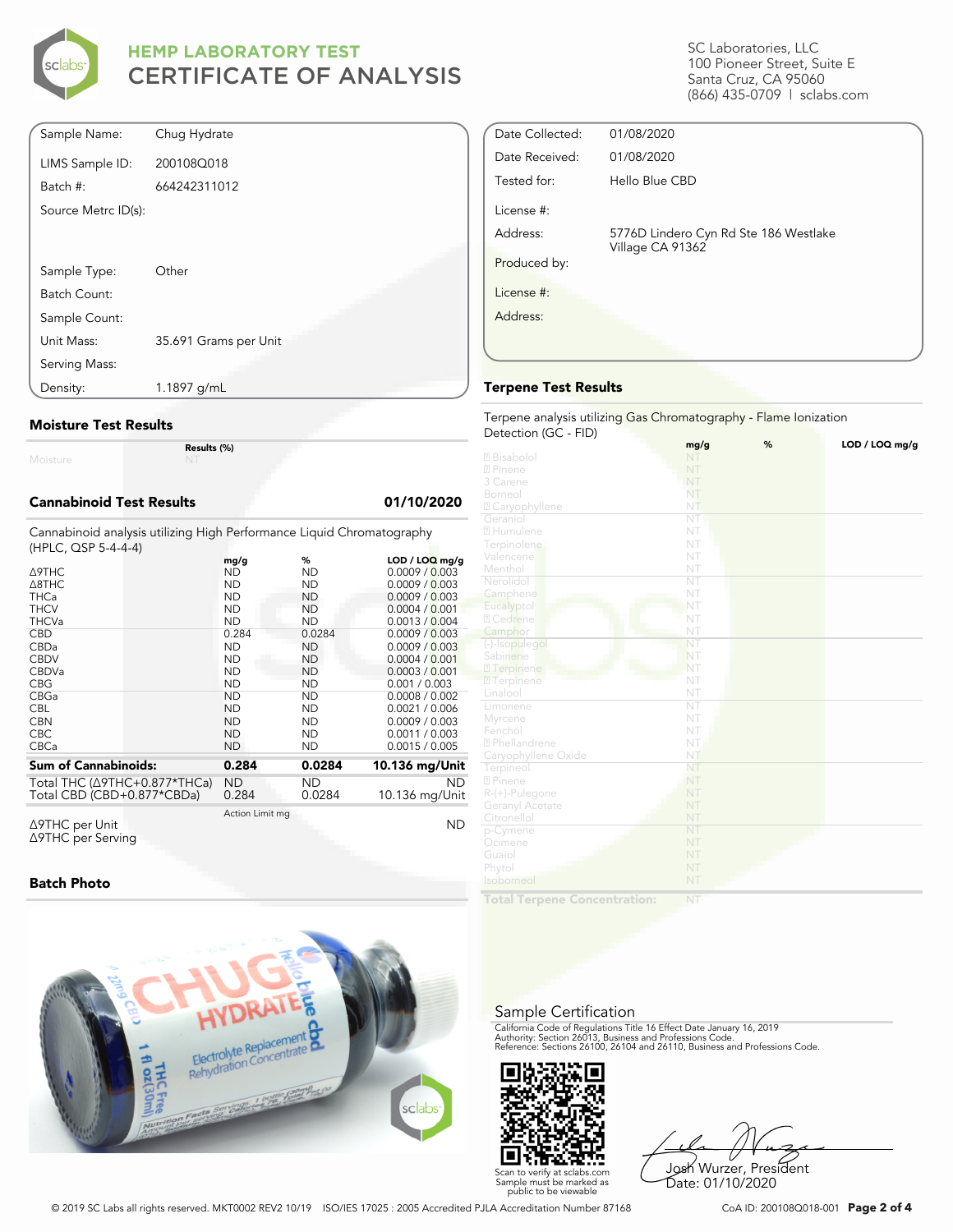

SC Laboratories, LLC 100 Pioneer Street, Suite E Santa Cruz, CA 95060 (866) 435-0709 | sclabs.com

| Sample Name:        | Chug Hydrate          |
|---------------------|-----------------------|
| LIMS Sample ID:     | 200108Q018            |
| Batch #:            | 664242311012          |
| Source Metrc ID(s): |                       |
|                     |                       |
| Sample Type:        | Other                 |
| Batch Count:        |                       |
| Sample Count:       |                       |
| Unit Mass:          | 35.691 Grams per Unit |
| Serving Mass:       |                       |
| Density:            | 1.1897 g/mL           |

# Date Collected: 01/08/2020 Date Received: 01/08/2020 Tested for: Hello Blue CBD License #: Address: 5776D Lindero Cyn Rd Ste 186 Westlake Village CA 91362 Produced by: License #: Address:

Pesticide, Fungicide and plant growth regulator analysis utilizing

| <b>HPLC-Mass Spectrometry</b> |      |                     |                   |                      |
|-------------------------------|------|---------------------|-------------------|----------------------|
|                               |      | Results $(\mu g/g)$ | Action Limit µg/g | Reporting Limit µg/g |
| Abamectin                     | Pass | <b>ND</b>           | 0.3               | 0.091                |
| Bifenazate                    | Pass | <b>ND</b>           | 5.0               | 0.035                |
| Bifenthrin                    | Pass | <b>ND</b>           | 0.5               | 0.038                |
| <b>Boscalid</b>               | Pass | <b>ND</b>           | 10.0              | 0.023                |
| Etoxazole                     | Pass | <b>ND</b>           | 1.5               | 0.022                |
| Imidacloprid                  | Pass | <b>ND</b>           | 3.0               | 0.050                |
| Myclobutanil                  | Pass | <b>ND</b>           | 9.0               | 0.044                |
| Piperonylbutoxide             | Pass | <b>ND</b>           | 8.0               | 0.020                |
| Pyrethrins                    | Pass | <b>ND</b>           | 1.0               | 0.036                |
| Spinosad                      | Pass | <b>ND</b>           | 3.0               | 0.031                |
| Spiromesifen                  | Pass | <b>ND</b>           | 12.0              | 0.015                |
| Spirotetramat                 | Pass | <b>ND</b>           | 13.0              | 0.042                |
|                               |      |                     |                   |                      |

**Pesticide Test Results - Pass 01/09/2020**

#### **Mycotoxin Test Results**

| Mycotoxin analysis utilizing HPLC-Mass Spectrometry |           |                                    |                      |
|-----------------------------------------------------|-----------|------------------------------------|----------------------|
|                                                     |           | Results (µq/kq) Action Limit µq/kq | $LOD / LOQ \mu q/kg$ |
| Aflatoxin B1, B2, G1, G2                            |           |                                    |                      |
| Ochratoxin A                                        | <b>NT</b> |                                    |                      |

Sample Certification

California Code of Regulations Title 16 Effect Date January 16, 2019<br>Authority: Section 26013, Business and Professions Code.<br>Reference: Sections 26100, 26104 and 26110, Business and Professions Code.



Josh Wurzer, President Date: 01/10/2020

© 2019 SC Labs all rights reserved. MKT0002 REV2 10/19 ISO/IES 17025 : 2005 Accredited PJLA Accreditation Number 87168 CoA ID: 200108Q018-001 **Page 3 of 4**